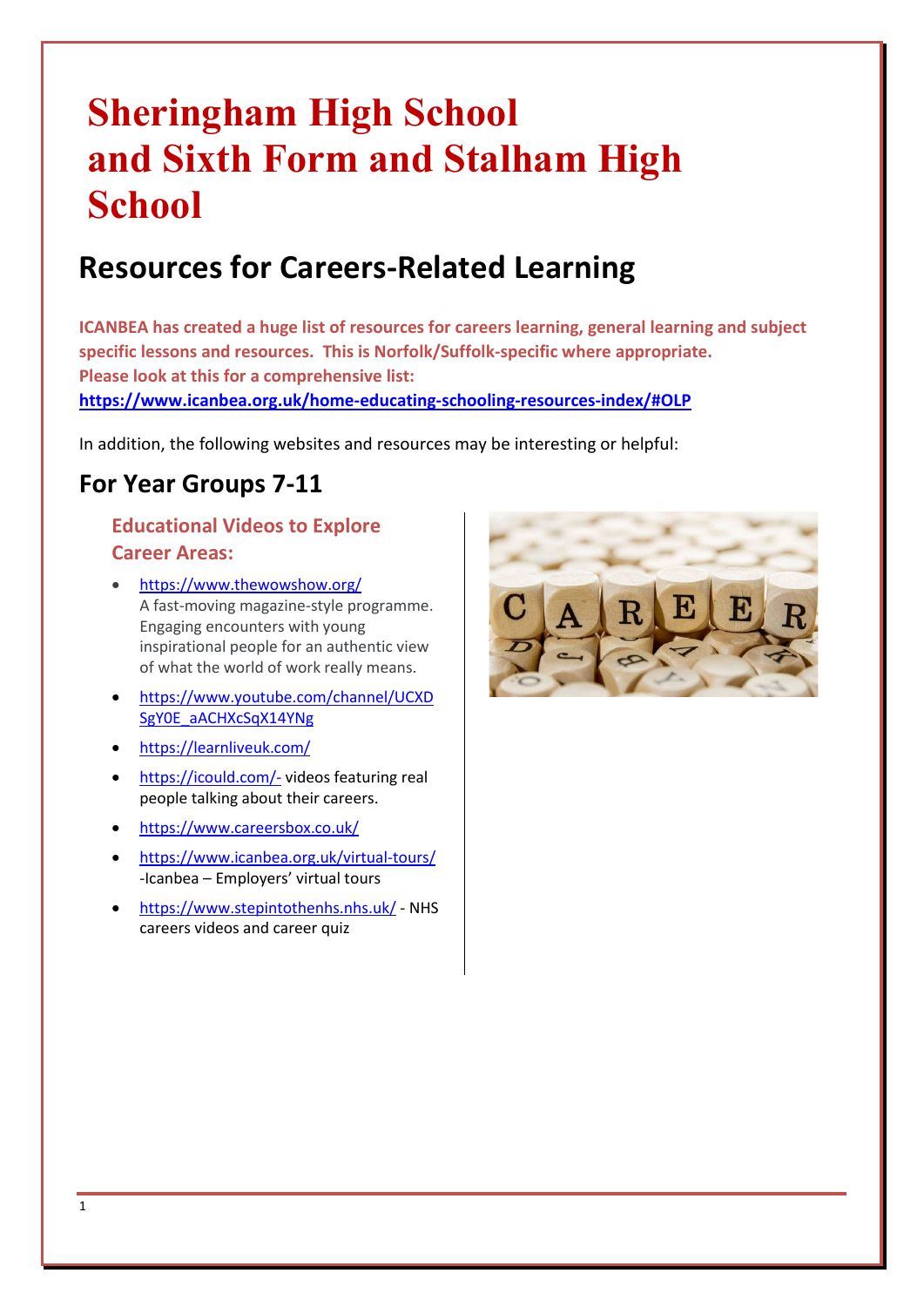#### **Websites to Explore Different Job Roles:**

- Information on different job roles. [https://guest.startprofile.com/world-of](https://guest.startprofile.com/world-of-work/explore/industries-)[work/explore/industries-](https://guest.startprofile.com/world-of-work/explore/industries-)
- NHS Careers Information [https://www.healthcareers.nhs.uk/explore](https://www.healthcareers.nhs.uk/explore-roles-) [-roles-](https://www.healthcareers.nhs.uk/explore-roles-)
- Labour Market Information ( LMI) Useful information to have when looking at future careers [https://www.lmiforall.org.uk/app](https://www.lmiforall.org.uk/app-directory/)[directory/](https://www.lmiforall.org.uk/app-directory/)

#### **Free courses to learn new skills**

• Touch Typing **-** <https://sense-lang.org/typing/>

#### • Microsoft Office Tutorials - <https://www.youtube.com/watch?v=BSildZzHn2Y>

- Basic First Aid <https://www.futurelearn.com/courses/basic-first-aid>
- Digital Technology <https://idea.org.uk/>
- Coding <https://fuse.education.vic.gov.au/VC/Secondary?digital+technologies>
- Skilled Trades intro to plumbing, electrics, carpentry, auto-service technicians and other vocational areas – <https://alison.com/courses/skilled-trades>
- Food Safety <https://food-safety-training.net/free-online-food-safety-training/>
- FUSE Education this is an Australian site which has loads of varied free online courses covering all subject areas – <https://fuse.education.vic.gov.au/Secondary>
- Alison.com significant number of free varied online courses <https://alison.com/>
- British Sign language [https://www.british-sign.co.uk/learn-online-british-sign-language](https://www.british-sign.co.uk/learn-online-british-sign-language-course/)[course/](https://www.british-sign.co.uk/learn-online-british-sign-language-course/)
- Amazon's Future Engineer virtual coding programme offers 20 hours of content including flying drones, designing smart cities & creating chat bots – [https://blog.aboutamazon.co.uk/in-the-community/sign-up-to-our-free-amazon-future](https://blog.aboutamazon.co.uk/in-the-community/sign-up-to-our-free-amazon-future-engineer-virtual-coding-programme)[engineer-virtual-coding-programme.](https://blog.aboutamazon.co.uk/in-the-community/sign-up-to-our-free-amazon-future-engineer-virtual-coding-programme)

*These are free courses*

*Only give out the briefest of information e.g. name and email. Never give your telephone number. One site asks for a Date of Birth to know which school year you are in, which is fine. Some professional Future Learn courses offer the chance to engage with other students on their moderated portal. This is NOT recommended. Please do not use.*

#### **Resources to explore your careerrelated skills and strengths**

• [https://www.youthemployment.org.uk/fre](https://www.youthemployment.org.uk/free-skills-careers-activities-booklet-for-young-people/) [e-skills-careers-activities-booklet-for](https://www.youthemployment.org.uk/free-skills-careers-activities-booklet-for-young-people/)[young-people/](https://www.youthemployment.org.uk/free-skills-careers-activities-booklet-for-young-people/)

Skills and Careers [Activities](https://careersandenterprise.us12.list-manage.com/track/click?u=5edc7f4f08ea35cadfe6465b7&id=c2640e17be&e=b0ba7df6c7) booklet **-** This free resource is perfect for young people to work through at home.

- <https://hub.skillsbuilder.org/resources/> Click on the link and browse resources on the left which are a range of skills and activities and information.
- <https://icould.com/buzz-quiz/> Take this quick, fun personality quiz. What animal will you be?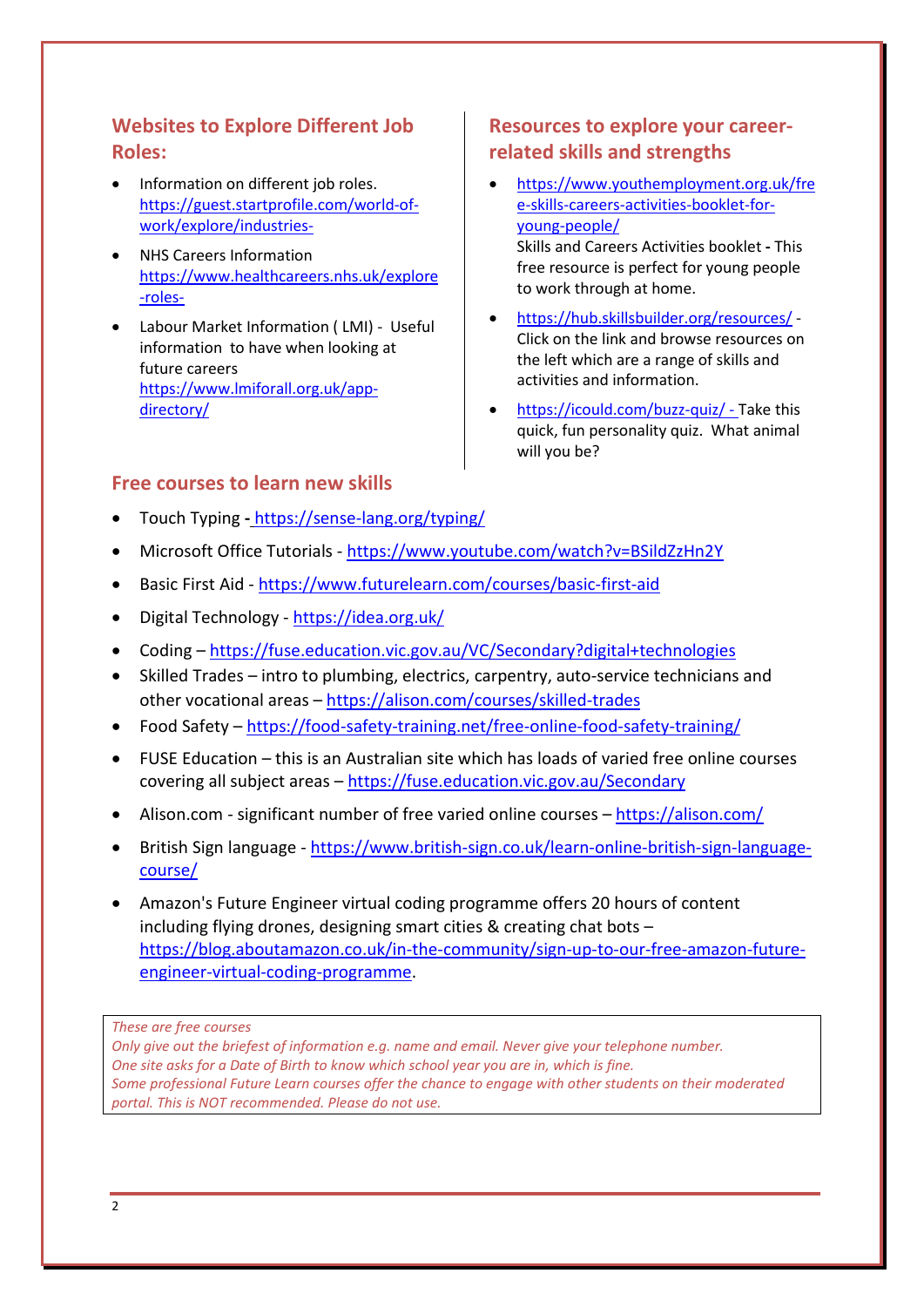#### **Employability and Career Management Tools**

- Here are some great career learning projects/activities you can work through to develop your knowledge in the following areas. (a) Transferable Skills for Work – recommended for Year 7/8 (b) Labour Market Information – recommended for Year 9 (c) Apprenticeship Project – recommended for Year 10 <https://www.careershubcios.co.uk/careers-hub/11-16-home-learning-careers-projects/> *(These resources have been developed in Cornwall so there are a couple of regional references)*
- How to develop 'career resilience' and manage your own career journey (Open University): [https://www.open.edu/openlearn/money-business/developing-career](https://www.open.edu/openlearn/money-business/developing-career-resilience/content-section-overview?active-tab=description-tab)[resilience/content-section-overview?active-tab=description-tab](https://www.open.edu/openlearn/money-business/developing-career-resilience/content-section-overview?active-tab=description-tab)
- How to write a CV<https://www.careeraddict.com/student-cv>
- How to write applications <https://www.futurelearn.com/courses/writing-applications>
- How to succeed at interviews<https://www.futurelearn.com/courses/interviews>
- Presentation skills [https://www.futurelearn.com/courses/presenting-your-work-with](https://www.futurelearn.com/courses/presenting-your-work-with-impact)[impact](https://www.futurelearn.com/courses/presenting-your-work-with-impact)
- Free IT, Digital Media, and Career Management tutorials [https://edu.gcfglobal.org/en/topics?fbclid=IwAR3-](https://edu.gcfglobal.org/en/topics?fbclid=IwAR3-YKcgpwNZWDJnu2o9ID0QA90drnFB68OlD3yPA4PIbPbdZiMXpaPOI9o) [YKcgpwNZWDJnu2o9ID0QA90drnFB68OlD3yPA4PIbPbdZiMXpaPOI9o](https://edu.gcfglobal.org/en/topics?fbclid=IwAR3-YKcgpwNZWDJnu2o9ID0QA90drnFB68OlD3yPA4PIbPbdZiMXpaPOI9o)

#### **Other useful websites with Careers Information**

- <https://www.bbc.co.uk/bitesize/careers> BBC Bitesize lots of careers info/videos.
- <https://www.careerpilot.org.uk/adviser-zone> Career Pilot is Careers information and tool for 11-19 year olds, all in one place.
- <https://nationalcareers.service.gov.uk/> National Careers service "We provides information advice and guidance to help you make decision on learning, training and work."
- <https://allaboutapprenticeships.co.uk/> General apprenticeship information and vacancies.
- <https://helpyouchoose.org/content/-> Help You Choose is the information advice and careers guidance website for young people in Norfolk and also includes information for parents/carers.
- <https://www.apprenticeships.gov.uk/> Information on Apprenticeships and vacancies
- [https://www.how2become.com/](https://www.how2become.com/-) Advice on how to work in certain sectors.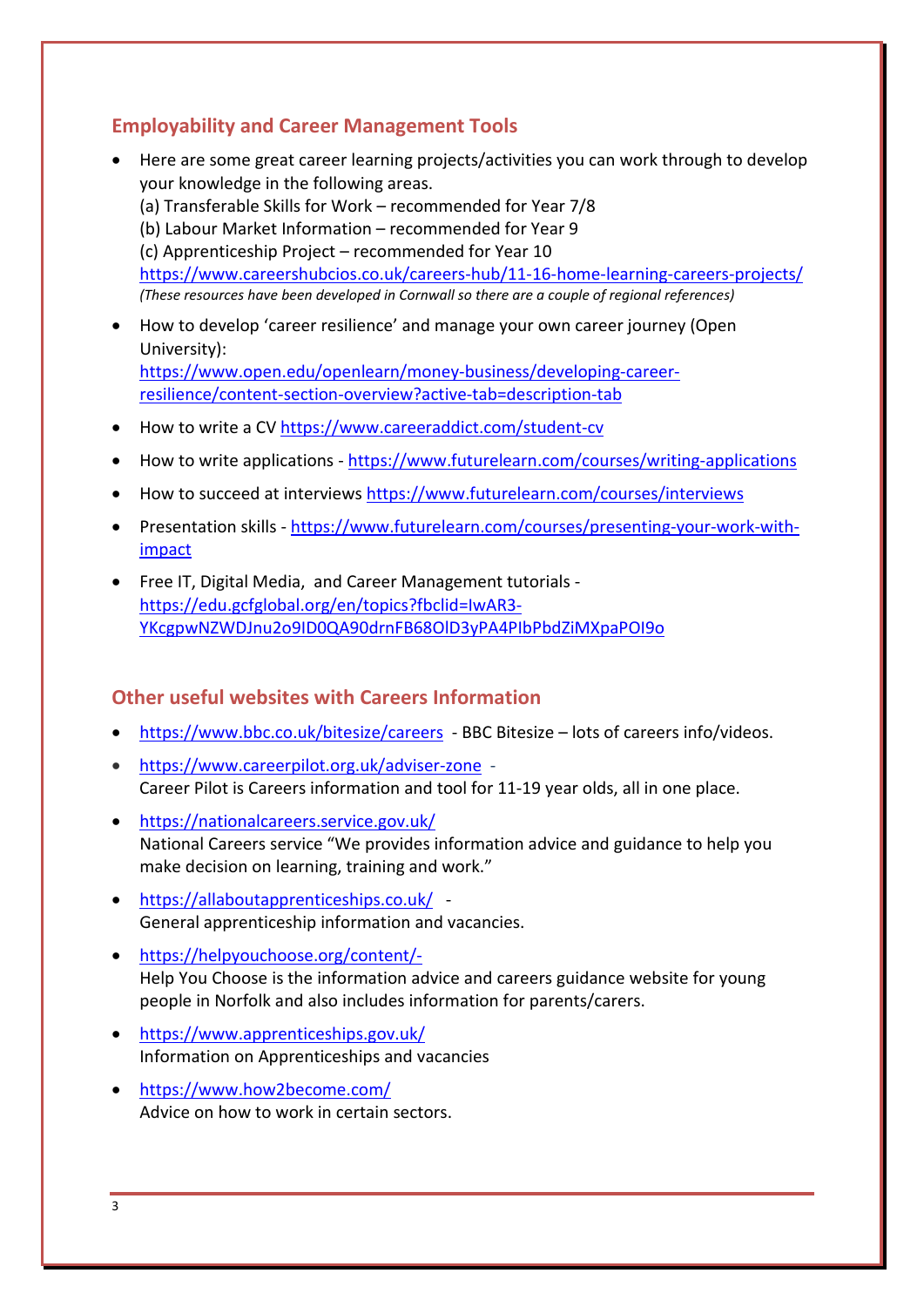### **For Sixth Form:**

#### **Exploring University**

- This is a great research project which guides you through various activities to explore university: <https://www.careershubcios.co.uk/wp-content/uploads/2020/04/University-Project.pdf>
- [https://www.ucas.com/undergraduate/what-and-where-study/open-days-and](https://www.ucas.com/undergraduate/what-and-where-study/open-days-and-events/virtual-tours)[events/virtual-tours](https://www.ucas.com/undergraduate/what-and-where-study/open-days-and-events/virtual-tours)  UCAS virtual tours and videos from universities and colleges allow students to see what it's like on campus and what facilities are available.
- <https://www.ucas.com/> University exploration and course search.
- <https://discoveruni.gov.uk/> Compare Universities.
- <https://www.ucas.com/careers/getting-job/what-are-employers-looking->Skills Employers want.
- <http://www.uea.ac.uk/study/webinars> University of East Anglia schedule of webinars and online Q&A sessions with admissions teams
- [www.whatuni.com](http://www.whatuni.com/) a good site for ranking and shortlisting uni courses
- <https://www.ucas.com/chat-to-students> uni buddy a service for you to connect with existing students for advice on courses/uni's
- <https://www.univ.ox.ac.uk/applying-to-univ/staircase12/> Oxford Uni guide to activities for those aspiring to top universities - to extend your learning beyond the curriculum and create an impressive personal statement
- <https://www.discoverdowning.com/resources/> similar to the above, from Cambridge University-
- <https://www.lincoln.ac.uk/home/virtualclassroom/> University of Lincoln virtual classroom and Lincoln Live talks – a series of online interactive educational activities to replace face-to-face masterclasses, schools and colleges liaison, and UCAS fairs
- <https://www.prospects.ac.uk/> job profiles, advice on work experience and info on what you can do with particular degrees.
- <https://www.futurelearn.com/courses/preparing-for-uni> Preparing for university
- <https://www.futurelearn.com/courses/career-success> Prepare for career success at university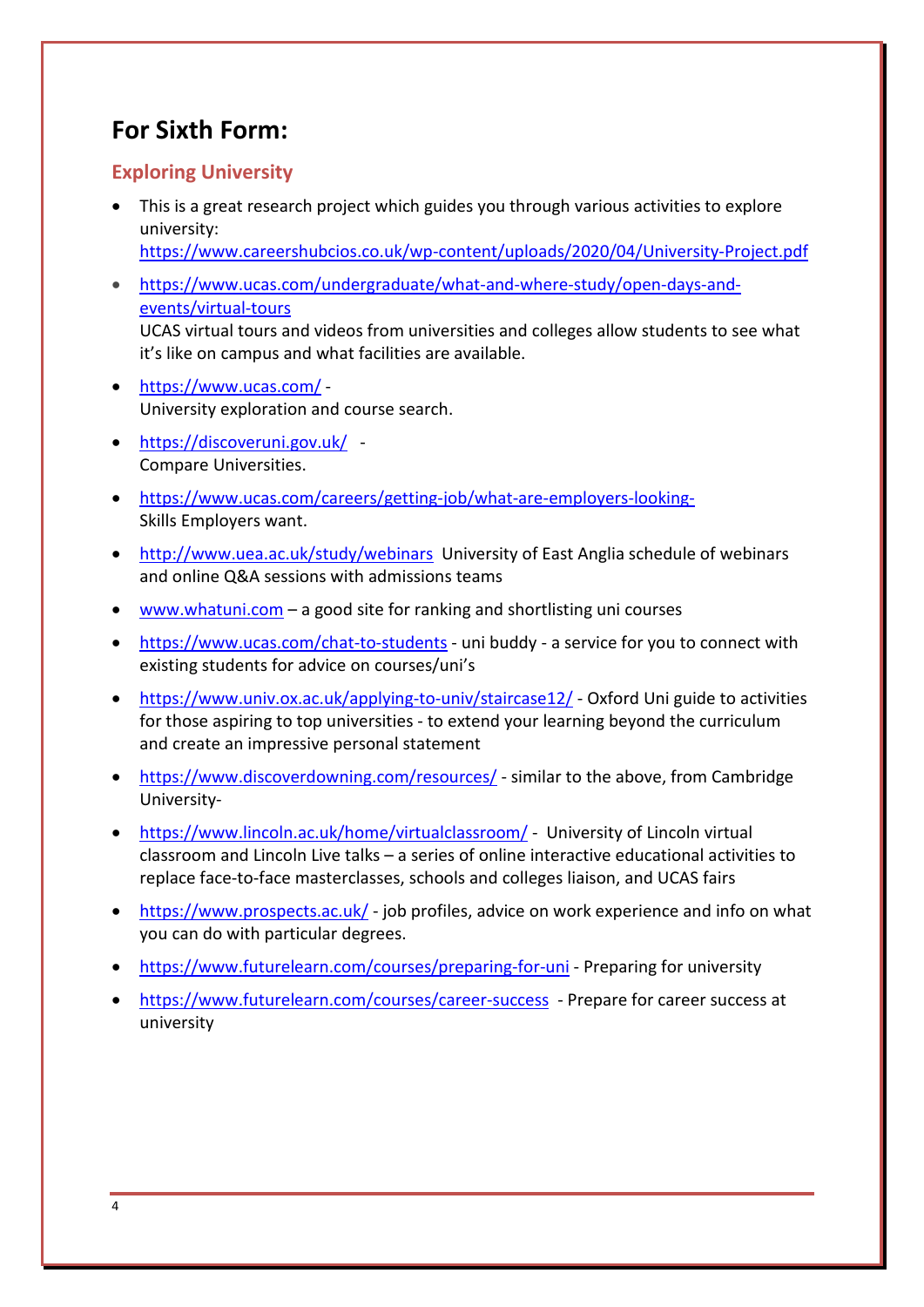#### **Work Experience, Employment and Apprenticeships**

• **Sutton Trust – summer schools, digital virtual experience. Eligibility factors apply.**

<https://www.suttontrust.com/our-programmes/>

- Amazing Apprenticeships interactive guide to apprenticeships for Y12/Y13 [https://amazingapprenticeships.com/resource/interactive-student-apprenticeship](https://amazingapprenticeships.com/resource/interactive-student-apprenticeship-guide/)[guide/](https://amazingapprenticeships.com/resource/interactive-student-apprenticeship-guide/)
- https://www.notgoingtouni.co.uk/- Information on Alternatives to University.
- National Government Apprenticeship website and live vacancies <https://www.gov.uk/apply-apprenticeship>
- Apprenticeship Norfolk website local guidance and vacancies <https://www.apprenticeshipsnorfolk.org/>
- National Apprenticeship Schemes with leading companies <https://amazingapprenticeships.com/vacancies/>
- Virtual interactive interview practice tool [https://barclayslifeskills.com/i-want-to](https://barclayslifeskills.com/i-want-to-prepare-for-an-interview/school/virtual-interview)[prepare-for-an-interview/school/virtual-interview](https://barclayslifeskills.com/i-want-to-prepare-for-an-interview/school/virtual-interview)
- <https://www.insidesherpa.com/> virtual work experience
- <https://www.futurelearn.com/courses/creating-your-future->Building your career in tomorrow's workplace.

#### **Medicine**

- [https://www.rcgp.org.uk/observegp?fbclid=IwAR0bXnFjkFszAGWLasBDmj7QbbbCWOelL](https://www.rcgp.org.uk/observegp?fbclid=IwAR0bXnFjkFszAGWLasBDmj7QbbbCWOelLkH55Q9DBKD3Cvj3HPCjon8W_7Y) [kH55Q9DBKD3Cvj3HPCjon8W\\_7Y](https://www.rcgp.org.uk/observegp?fbclid=IwAR0bXnFjkFszAGWLasBDmj7QbbbCWOelLkH55Q9DBKD3Cvj3HPCjon8W_7Y) - This Observe GP scheme is a great way of gaining remote 'work experience by observing GPs remotely. For Y12/13
- <https://bsmsoutreach.thinkific.com/courses/VWE> a virtual work experience programme from Brighton and Sussex Medical School

#### **Architecture**

- <https://workexperience.hfm.co.uk/> virtual work experience project for aspiring architects
- <https://www.architecture.com/education-cpd-and-careers/learning> online learning opportunities in art/architecture (some activities more suitable for younger students)

#### **Law**

- [https://www.insidesherpa.com/virtual](https://www.insidesherpa.com/virtual-internships/prototype/HECBn5zqCvBpAXitG/White-&-Case-UK-)[internships/prototype/HECBn5zqCvBpAXitG/White-&-Case-UK-](https://www.insidesherpa.com/virtual-internships/prototype/HECBn5zqCvBpAXitG/White-&-Case-UK-)
- [https://www.thelawyerportal.com/free-guides/law-work-experience/virtual-work](https://www.thelawyerportal.com/free-guides/law-work-experience/virtual-work-experience-for-law-students/)[experience-for-law-students/](https://www.thelawyerportal.com/free-guides/law-work-experience/virtual-work-experience-for-law-students/) - virtual work experience for law